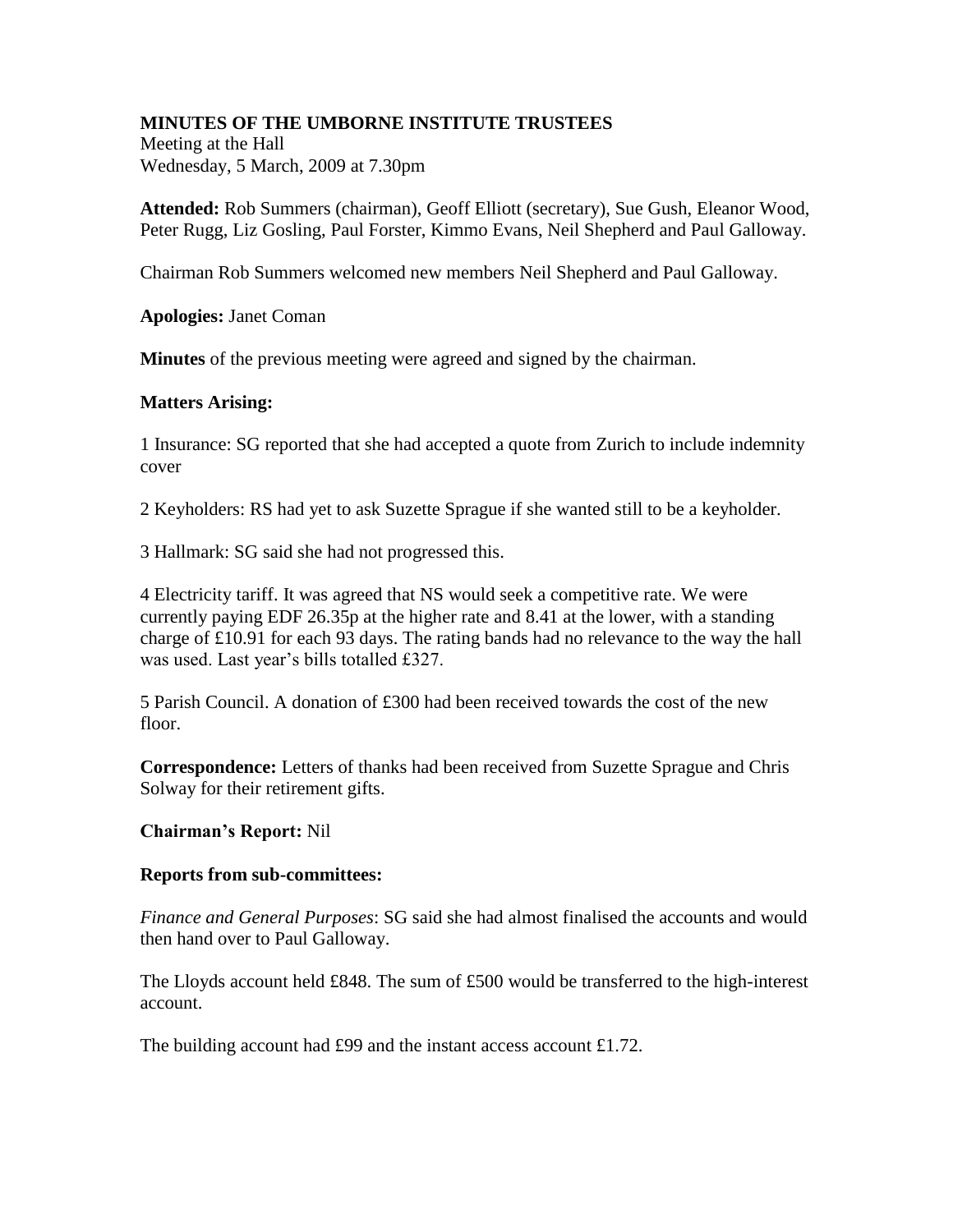The COIF account, which had been paying 4.886% interest until the end of 2008 but was now paying 2%, held £37,100.

NS asked if the COIF account carried a guarantee like the £50,000 FSA guarantees on personal accounts. SG said she would inquire.

*Entertainment and Fund-raising:* EW led a discussion about Theme Night, for which various arrangements were made. She said that all arrangements for Grizzly Run marshalling were in hand.

*New Hall Development:* RS and PF had met the Real Log Cabin Company, which had suggested switching to a timber-framed building. Planners had expressed a preference for the more traditional look of such a building, which would be slightly cheaper than a log cabin. Only a minor amendment to planning permission would be needed. As a result, an updated quotation had been received. This showed a total of £4,000 for fees, £20,800 for foundation and floor, £108,750 for the building, £10,800 for heating and plumbing, £6,500 for electrics and between £4,000 and £5,000 for a replacement septic tank. The total was more than £150,000. Another quote had come in at more than £200,000 and a third, without foundations, at more than £100,000.

PF said the figures were higher than he had expected. We should have to do some of the management and work ourselves.

GE said renovating the present building had received little enthusiasm when discussed at the past two meetings, but the time had surely come for a more realistic assessment. Despite all the efforts of fund-raisers we were getting no nearer to funding a new build. Even if we were to get a grant in the summer of £20,000 from Devon County Council we would be £100,000 short of our target. We should consider renovating what we had. Several trustees supported the view. EW said we might feel some embarrassment at failing in our principal objective but it was vital that we kept a village hall and there was a danger we would run out of energy for fund-raising. PF said that he thought renovation was the answer and it could be done in phases while the hall was kept open.

It was agreed that PF would prepare an outline plan and take photographs with the intention of meeting planners for guidance.

RS said that he was happy to explore the possibilities.

*Hall Maintenance:* RS said that he would seal the leaking roof.

**Post-AGM issues:** PG would take over from SG as treasurer. SG would remain available to help. She would also join the entertainment committee led by EW. LG would remain a member of that. Hall development would continue to be led by PF with NS as his principal committee member. JC would be asked what contribution she would like to make. It was thought likely that she would want to work with KE on funding. RS said that he would take on hall maintenance.